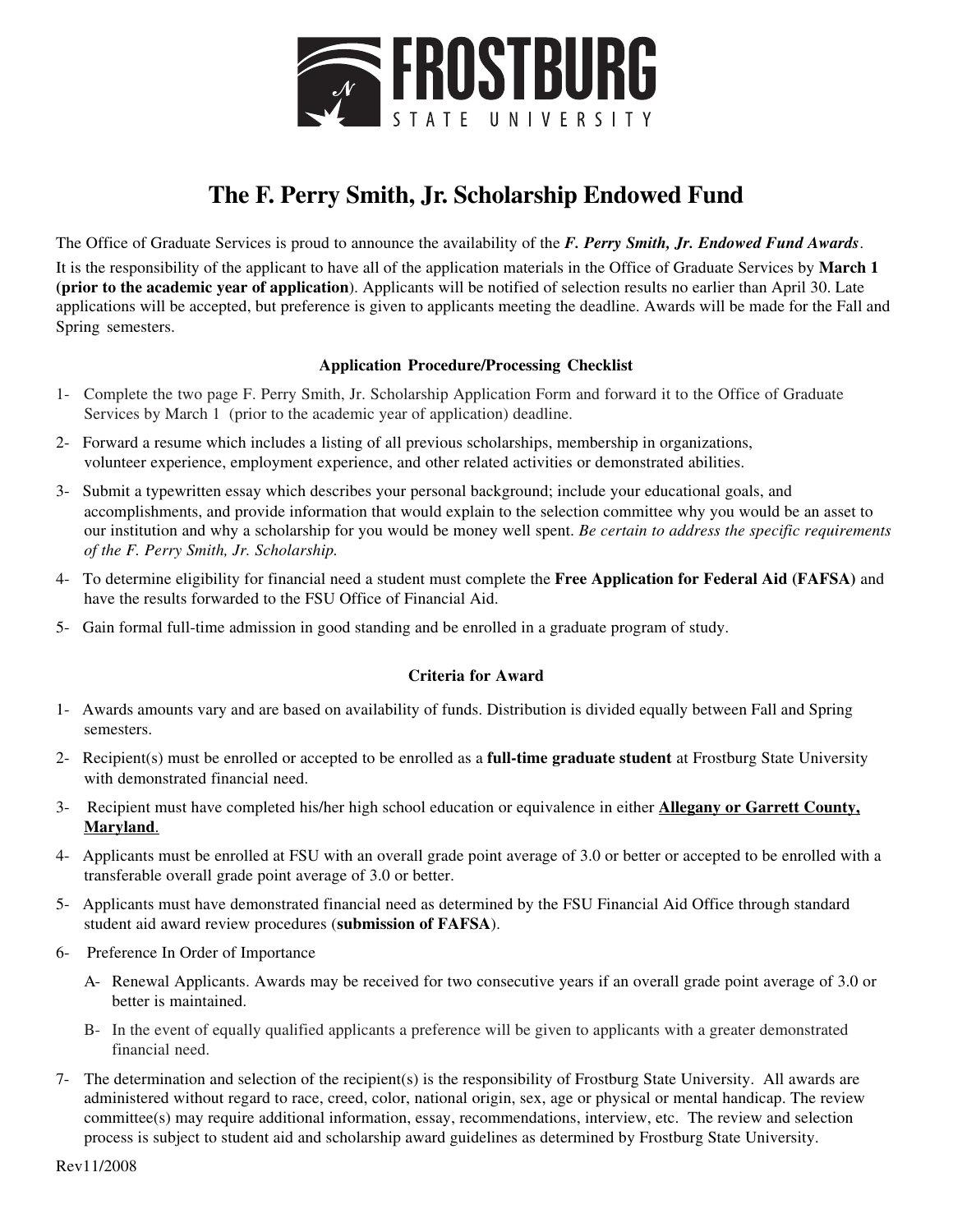### **FROSTBURG STATE U NIVERSIT Y**

Office of Graduate Services Frostburg State University Frostburg, Maryland 21532-2303 301.687.7053 FAX 301.687.4597 www.frostburg.edu

# F. PERRY SMITH, JR. SCHOLARSHIP APPLICATION FORM

| PERSONAL                                                                                                                                                                                                                                    |                                              |  | E-MAIL                                                |  |                               |      |       |  |
|---------------------------------------------------------------------------------------------------------------------------------------------------------------------------------------------------------------------------------------------|----------------------------------------------|--|-------------------------------------------------------|--|-------------------------------|------|-------|--|
| Last Name                                                                                                                                                                                                                                   | <b>First Name</b>                            |  | <b>Middle Name</b>                                    |  | <b>Social Security Number</b> |      |       |  |
|                                                                                                                                                                                                                                             |                                              |  |                                                       |  |                               |      |       |  |
| Permanent Home Address                                                                                                                                                                                                                      |                                              |  | <b>State</b><br>City                                  |  |                               |      | Zip   |  |
| County                                                                                                                                                                                                                                      | Length of Residency                          |  | Phone                                                 |  | <b>Birthdate</b>              |      |       |  |
|                                                                                                                                                                                                                                             | Years:<br>Months:                            |  |                                                       |  | Month:                        | Day: | Year: |  |
| $\Box$<br>U.S.<br>Other Country<br>Citizenship:<br>$\Box$ Male                                                                                                                                                                              |                                              |  | Gender: (optional)<br>$\Box$ Female                   |  |                               |      |       |  |
|                                                                                                                                                                                                                                             |                                              |  |                                                       |  |                               |      |       |  |
| Classification                                                                                                                                                                                                                              | I am applying for: (check one)               |  |                                                       |  |                               |      |       |  |
| ( <i>check one</i> ) $\Box$ Graduate Non-Degree                                                                                                                                                                                             |                                              |  | □ Fall Semester ________ □ Spring Semester _____      |  |                               |      |       |  |
| $\Box$ Graduate Degree                                                                                                                                                                                                                      |                                              |  | Academic Year __________                              |  |                               |      |       |  |
|                                                                                                                                                                                                                                             |                                              |  |                                                       |  |                               |      |       |  |
| My Degree Program of Study (check one)                                                                                                                                                                                                      |                                              |  |                                                       |  |                               |      |       |  |
| M.S. in Applied Ecology & Conservation Biology<br>❏                                                                                                                                                                                         |                                              |  | Master of Business Administration<br>□                |  |                               |      |       |  |
| ❏<br>M.S. in Wildlife/Fisheries Biology                                                                                                                                                                                                     |                                              |  | MBA/MS Nursing (UMAB)<br>□                            |  |                               |      |       |  |
| M.S. in Counseling Psychology<br>□                                                                                                                                                                                                          |                                              |  | Master of Business Administration/Accounting<br>□     |  |                               |      |       |  |
| M.S. in Applied Computer Science<br>❏                                                                                                                                                                                                       | Master of Arts in Teaching - Elementary<br>❏ |  |                                                       |  |                               |      |       |  |
| M. S in Parks and Recreational Resource<br>❏                                                                                                                                                                                                |                                              |  | Master of Arts in Teaching - Secondary<br>▫           |  |                               |      |       |  |
| Management                                                                                                                                                                                                                                  |                                              |  | Master of Education (list area of concentration)<br>❏ |  |                               |      |       |  |
|                                                                                                                                                                                                                                             |                                              |  |                                                       |  |                               |      |       |  |
|                                                                                                                                                                                                                                             |                                              |  |                                                       |  |                               |      |       |  |
|                                                                                                                                                                                                                                             |                                              |  |                                                       |  |                               |      |       |  |
| Have completed the required standard student aid award review procedure with the Financial Aid<br>$\Box$ Yes $\Box$ No<br>Office to establish demonstrated financial need.                                                                  |                                              |  |                                                       |  |                               |      |       |  |
|                                                                                                                                                                                                                                             |                                              |  |                                                       |  |                               |      |       |  |
| EDUCATIONAL BACKGROUND                                                                                                                                                                                                                      |                                              |  |                                                       |  |                               |      |       |  |
| College History - Please list all the colleges/universities that you have attended. List the most recent first.<br>Name/Location<br>Dates of Attendance<br>Degree Earned<br><b>Graduation Date</b>                                          |                                              |  |                                                       |  |                               |      |       |  |
|                                                                                                                                                                                                                                             |                                              |  |                                                       |  |                               |      |       |  |
|                                                                                                                                                                                                                                             |                                              |  |                                                       |  |                               |      |       |  |
|                                                                                                                                                                                                                                             |                                              |  |                                                       |  |                               |      |       |  |
|                                                                                                                                                                                                                                             |                                              |  |                                                       |  |                               |      |       |  |
| High School History - Please list all the high schools that you have attended. List the most recent first.<br>Name/Location (Allegany or Garrett County, Maryland - only)<br>Dates of Attendance<br>Degree Earned<br><b>Graduation Date</b> |                                              |  |                                                       |  |                               |      |       |  |
|                                                                                                                                                                                                                                             |                                              |  |                                                       |  |                               |      |       |  |
|                                                                                                                                                                                                                                             |                                              |  |                                                       |  |                               |      |       |  |
| FOR OFFICE USE ONLY:<br>Applicant's Cumulative GPA confirmed:<br>Fulltime Degree Seeking Status confirmed:                                                                                                                                  |                                              |  |                                                       |  |                               |      |       |  |